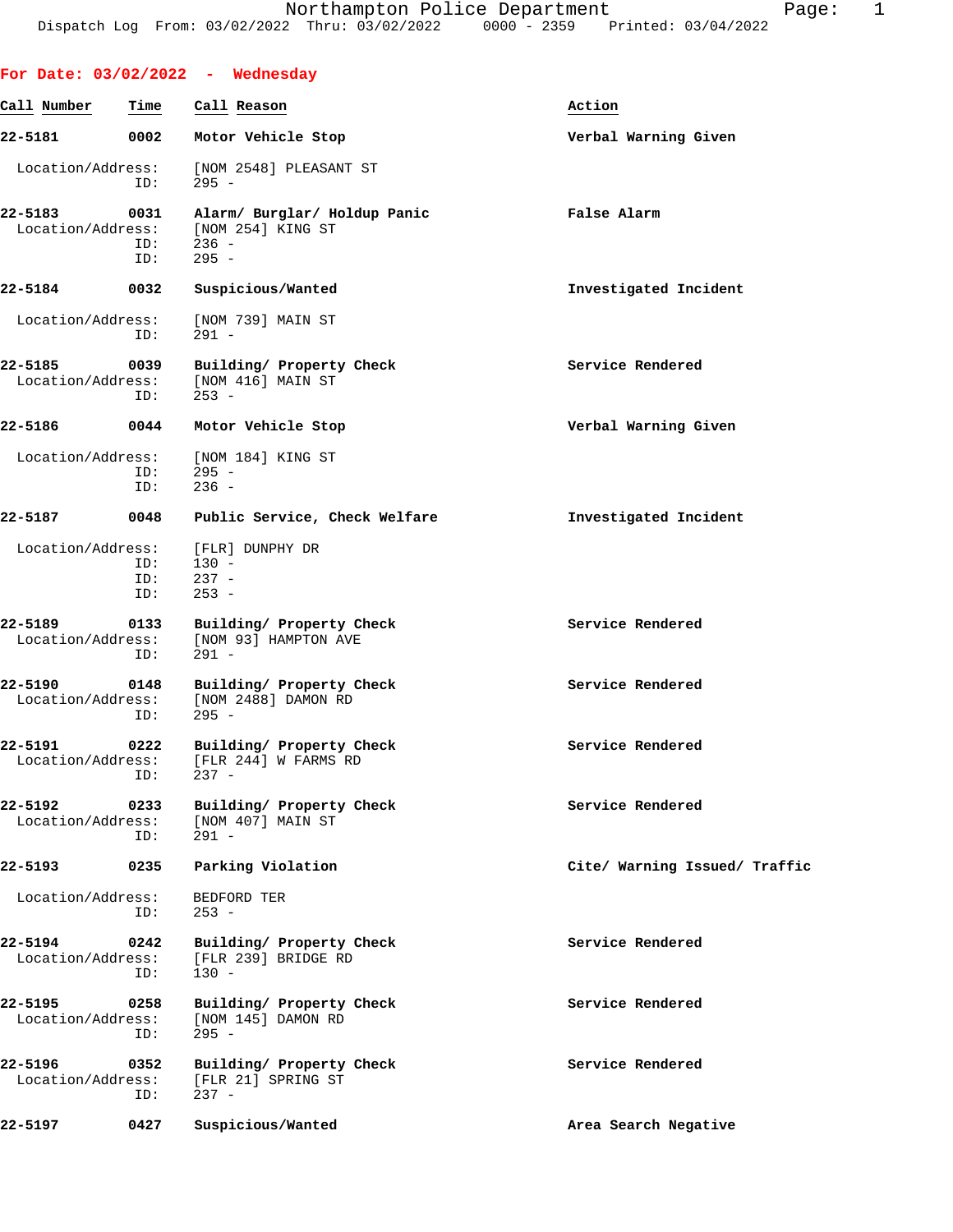| Location/Address:               | ID:                       | [NOM 152] DAMON RD<br>$236 -$                                      |                               |
|---------------------------------|---------------------------|--------------------------------------------------------------------|-------------------------------|
|                                 | ID:                       | $295 -$                                                            |                               |
| 22-5198<br>Location/Address:    | 0428<br>ID:<br>ID:        | ASSIST OTHER AGENCY<br>PRINCE ST + CHAPEL ST<br>$237 -$<br>$291 -$ | Report Done                   |
|                                 | Refer To Incident:        | $22 - 368 - OF$                                                    |                               |
| 22-5200<br>Location/Address:    | 0556<br>ID:               | Park and Walk<br>MAIN ST<br>$291 -$                                | Service Rendered              |
| 22-5201<br>Location/Address:    | 0602<br>ID:               | Building/ Property Check<br>MAYNARD RD<br>$253 -$                  | Service Rendered              |
| 22-5204                         | 0737                      | Parking Violation                                                  | Investigated Incident         |
| Location/Address:               | ID:                       | DRYADS GREEN ST<br>197 -                                           |                               |
| 22-5205                         | 0757                      | Traffic Accident                                                   | Investigated Incident         |
| Location/Address:<br>ID:        |                           | [LED 10] FLORENCE ST<br>$126 -$                                    |                               |
| 22-5211<br>Location/Address:    | 0907<br>ID:               | Investigation<br>[NOM 188] CENTER ST<br>$262 -$                    | Service Rendered              |
|                                 | Refer To Incident:        | $22 - 334 - OF$                                                    |                               |
| 22-5213                         | 0920                      | Motor Vehicle Stop                                                 | Cite/ Warning Issued/ Traffic |
| Location/Address:<br>ID:        |                           | PLEASANT ST<br>197 -                                               |                               |
| 22-5218<br>Location/Address:    | 1040                      | Theft/ Larceny<br>[NOM 188] CENTER ST                              | Report Done                   |
|                                 | ID:<br>Refer To Incident: | $299 -$<br>$22 - 369 - OF$                                         |                               |
| 22-5219                         | 1043                      | Suspicious/Wanted                                                  | Investigated Incident         |
| Location/Address:<br>ID:        |                           | [FLR] FAIRFIELD AVE<br>$187 -$                                     |                               |
| 22-5224<br>Location/Address:    | 1132<br>ID:               | Trespassing/ Unwanted Guest<br>[NOM 263] KING ST<br>$262 -$        | Taken to Hospital             |
| 22-5227                         | 1220                      | Public Service, Check Welfare                                      | Investigated Incident         |
| Location/Address:<br>ID:<br>ID: |                           | [NOM 1976] MUSANTE DR<br>$COR01 -$<br>$197 -$                      |                               |
| 22-5229                         | 1245                      | Investigation                                                      | Service Rendered              |

- Location/Address: [NOM 2223] CRAFTS AVE ID: 247 - Refer To Incident: 22-247-OF
- **22-5234 1306 Animal Service Rendered** Location/Address: [FLR] LIBERTY ST ID: 126 - **22-5236 1328 Motor Vehicle Stop Verbal Warning Given**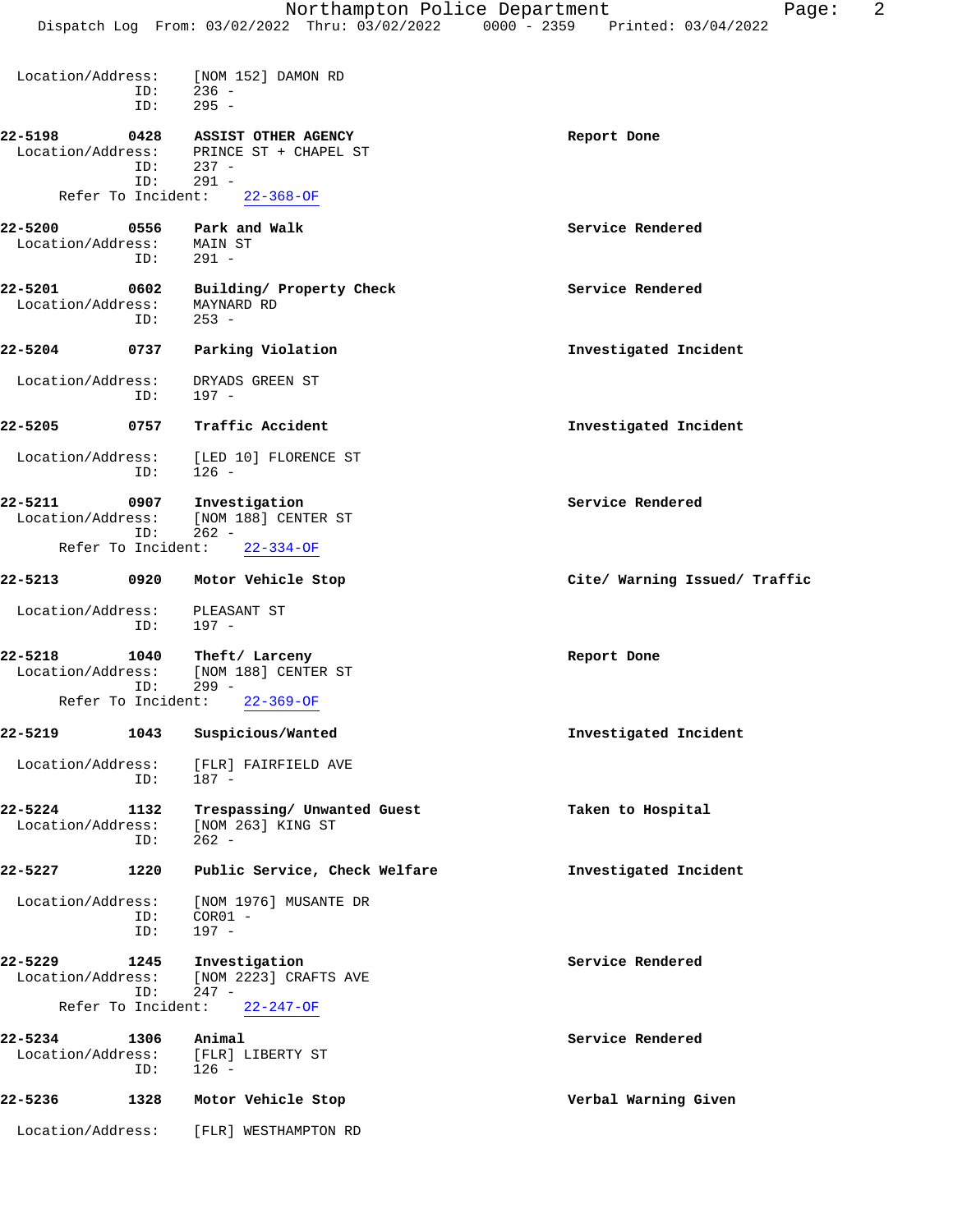Northampton Police Department Fage: 3 Dispatch Log From: 03/02/2022 Thru: 03/02/2022 0000 - 2359 Printed: 03/04/2022 ID: 262 - **22-5239 1501 Traffic Accident Cite/ Warning Issued/ Traffic** Location/Address: CONZ ST + WRIGHT AVE  $242 -$  Fire Unit: E1-Pumper-Engine 1 EMS Unit: A01-Fire Ambulance<br>ID: 292 -ID: 101-F<br>- 292 -ID: 292<br>EMS Unit: A04-F A04-Fire Ambulance Refer To Accident: 22-87-AC **22-5240 1516 GAS LEAKS (GASES) Investigated by N F D** Location/Address: [NOM 2119] MAIN ST ID: 277 -<br>Fire Unit: E3-Pum E3-Pumper-Engine 3 Fire Unit: C4-Command-Car 4 ID: 262 - **22-5241 1518 Traffic, Complaint/Hazard Report Done** Location/Address: BRIDGE RD + JACKSON ST<br>ID: 121 -121 -<br>nt: 22-371-OF Refer To Incident: **22-5243** 1523 DISABLED MV Service Rendered Location/Address: PLEASANT ST + MAIN ST PLEASANT ST + MAIN ST<br>203 -ID: ID: 292 - **22-5245** 1558 Parking Violation **1558 Parking Violation** Service Rendered Location/Address:<br>ID:  $\frac{1 \text{F}}{203}$  -**22-5248 1640 Motor Vehicle Stop Cite/ Warning Issued/ Traffic** Location/Address: [NOM 238] KING ST ID: 292 - **22-5250 1645 Alarm/ Burglar/ Holdup Panic False Alarm** Location/Address: [NOM 2586] BATES ST ID: 277 -<br>ID: 242 - $242 -$ **22-5252 1741 Motor Vehicle Stop Verbal Warning Given** Location/Address: [NOM 1928] CONZ ST<br>ID: 292 - $292 -$ **22-5253 1745 Suspicious/Wanted Investigated Incident** Location/Address: [FLR 239] BRIDGE RD ID: 262 - ID: 203 - ID: 292 - **22-5254 1745 Suspicious/Wanted Area Search Negative** Location/Address: COOKE AVE + HATFIELD ST ID: 242 - ID: 277 - **22-5256 1808 Motor Vehicle Stop Investigated Incident** Location/Address: [NOM 2810] LOCUST ST<br>ID: 292 - $292 -$ **22-5257 1812 Traffic Accident Advised To Call Back** Location/Address: [NOM 1113] MARKET ST ID: 277 -